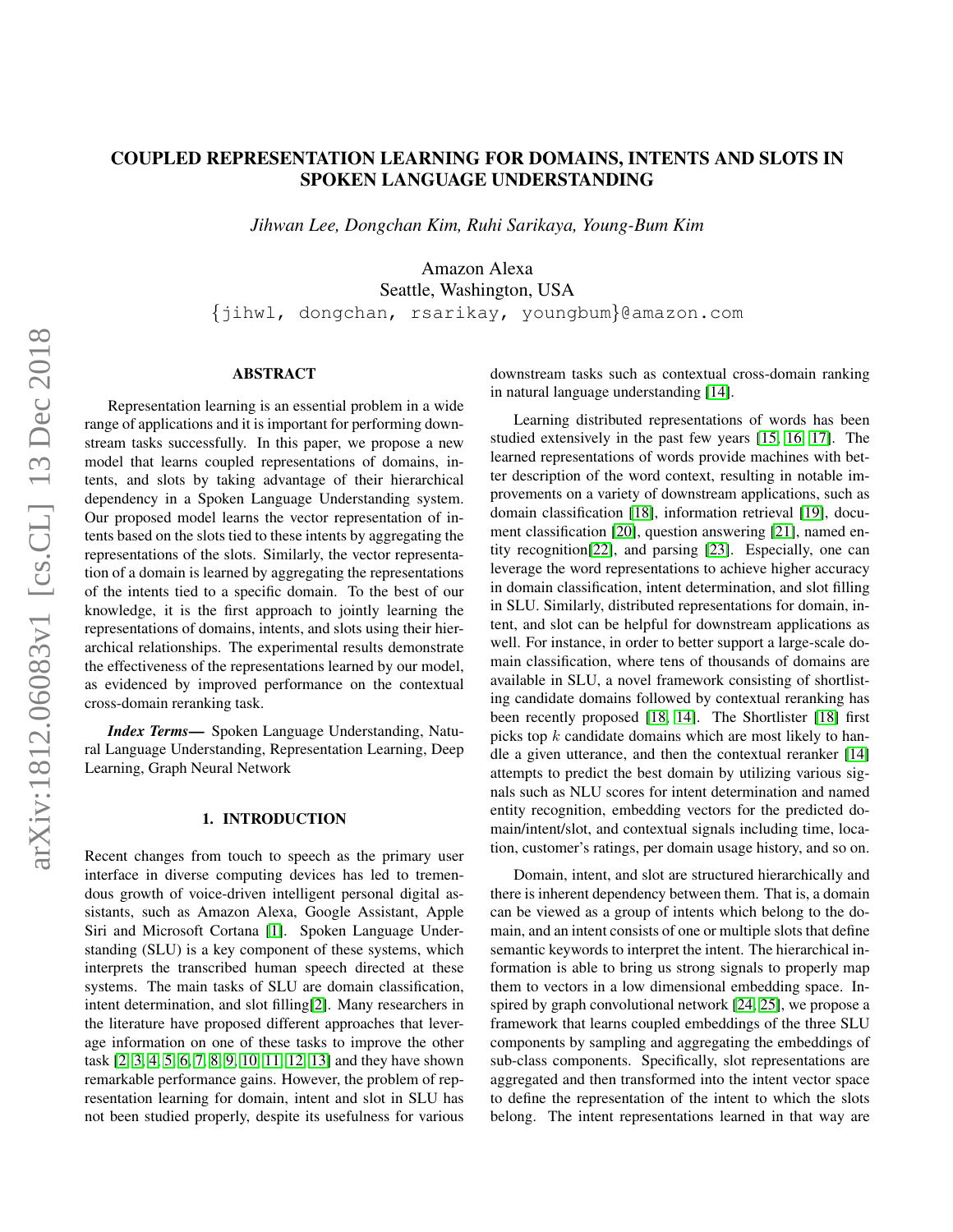successively aggregated to define the representation of the domain in which the intents are specified.

We present our experimental results that empirically show how the learned representations are practically helpful for downstream applications and how well the proposed model is able to capture semantic closeness or distance between domains, intents, or slots. As one of the downstream applications for which the learned representations could be useful, we consider the contextual cross-domain reranking method for the problem of domain classification [\[14\]](#page-5-3) and show that the classification accuracy can be affected by the quality of the representations of domain, intent, and slot.

#### 2. MODEL DESCRIPTION

In this section, we describe our proposed method to learn representations for SLU components - domain, intent, and slot, in detail.

### 2.1. Problem Definition

Suppose we are given a bunch of utterances, each of which is labeled with a domain  $d_l$ ,  $\forall l = 1, ..., |D|$ , an intent  $i_{l,m}, \forall m = 1, \ldots, |I_l|$ , and consists of a sequence of words tagged with slots  $s_{l,m,n}$ ,  $\forall n = 1, \ldots, |S_{l,m}|$ , where D is a set of all domains,  $I_l$  is a set of intents which belong to the domain  $d_l$ , and  $S_{l,m}$  is a set of slots used for the intent  $i_{l,m}$ . The goal is to learn representations of the three components in a low-dimensional continuous vector space,  $\mathbf{d} \in \mathbb{R}^{k_d}$ ,  $\mathbf{i} \in \mathbb{R}^{k_i}$ , and  $\mathbf{s} \in \mathbb{R}^{k_s}$ , where  $k_d$ ,  $k_i$ , and  $k_s$  are the dimensionality of domain, intent, and slot embeddings, respectively. The learned representations are supposed to be able to capture common semantics shared by each component and distinguish specific features across different components. In other words, the embeddings that are semantically similar to each other should be located more closely to each other rather than others not sharing common semantics in the embedding space.

We do not use full subscripts for each component in the following sections if they are obvious. Section [2.2,](#page-1-0) [2.3,](#page-1-1) and [2.4](#page-2-0) describe the embedding generation, or forward propagation algorithm, which assumes that the model has already been trained and that the parameters are fixed.

#### <span id="page-1-0"></span>2.2. Embedding Generation using Hierarchical Structure

Each domain in  $D$  is associated with a set of intents that define functionalities supported in the domain. For example, the domain Music may include the intents *PlayMusicIntent*, *SearchMusicIntent*, *BuyMusicIntent*, and so on. Also, each intent consists of slots such as *artist*, *title*, and *playlist*, and so on. That is, all the three components establish hierarchical structure from domains, through intents, to slots. The idea behind our proposed method to learn domain, intent, and slot



Fig. 1: Model Architecture: This illustrates how the domain  $d_1$ , its intents, and the slots under the intents learn their embeddings using hierarchical structure along with aggregator functions.  $\gamma$  is an element-wise max operator.

embeddings lies in the hierarchy. The vector representation d of a domain can be obtained from aggregating the vector representations i of its intents, and likewise, the vector representation i of an intent can be obtained from aggregating the vector representations s of words and slots in an utterance. We explain further details in the following sections [2.3](#page-1-1) and [2.4](#page-2-0)

#### <span id="page-1-1"></span>2.3. Aggregating Words and Slots

Given an utterance consisting of a sequence of words

$$
(w_1; s_1, w_2; s_2, \ldots, w_t; s_t)
$$

where s is a slot label for each word, we first de-lexicalize it by replacing words with a meaningful slot with their corresponding slots and leaving words with no associated slot, referred to as *other*, as they are. For instance, if we are given an utterance *"play;other Thriller;song of;other Michael;artist Jackson;artist"*, then it is de-lexicalized into *"play song of artist"*. Pre-trained word embeddings are used to initialize learnable parameters for each word embedding. For slot embeddings, we identify in advance which words are used for each slot from the entire set of utterances and take the average of pre-trained embeddings of the words for an initial slot embedding. Let  $\mathbf{x} = (\mathbf{x_1}, \mathbf{x_2}, \dots, \mathbf{x_t})$  denote such sequence of embeddings. Note that every intent comes with various patterns of utterances, which means that the embedding of an intent needs to represent all the different utterances. Thus, for every iteration in the model training, we draw sample utterances randomly, aggregate information about words and slots for each utterance, and then again take the average of the aggregated information from all the utterances.

Since it is important to learn sequential patterns from words and slots in an utterance, we adopt Bidirectional Long Short Term Memory networks (BiLSTM) as the function of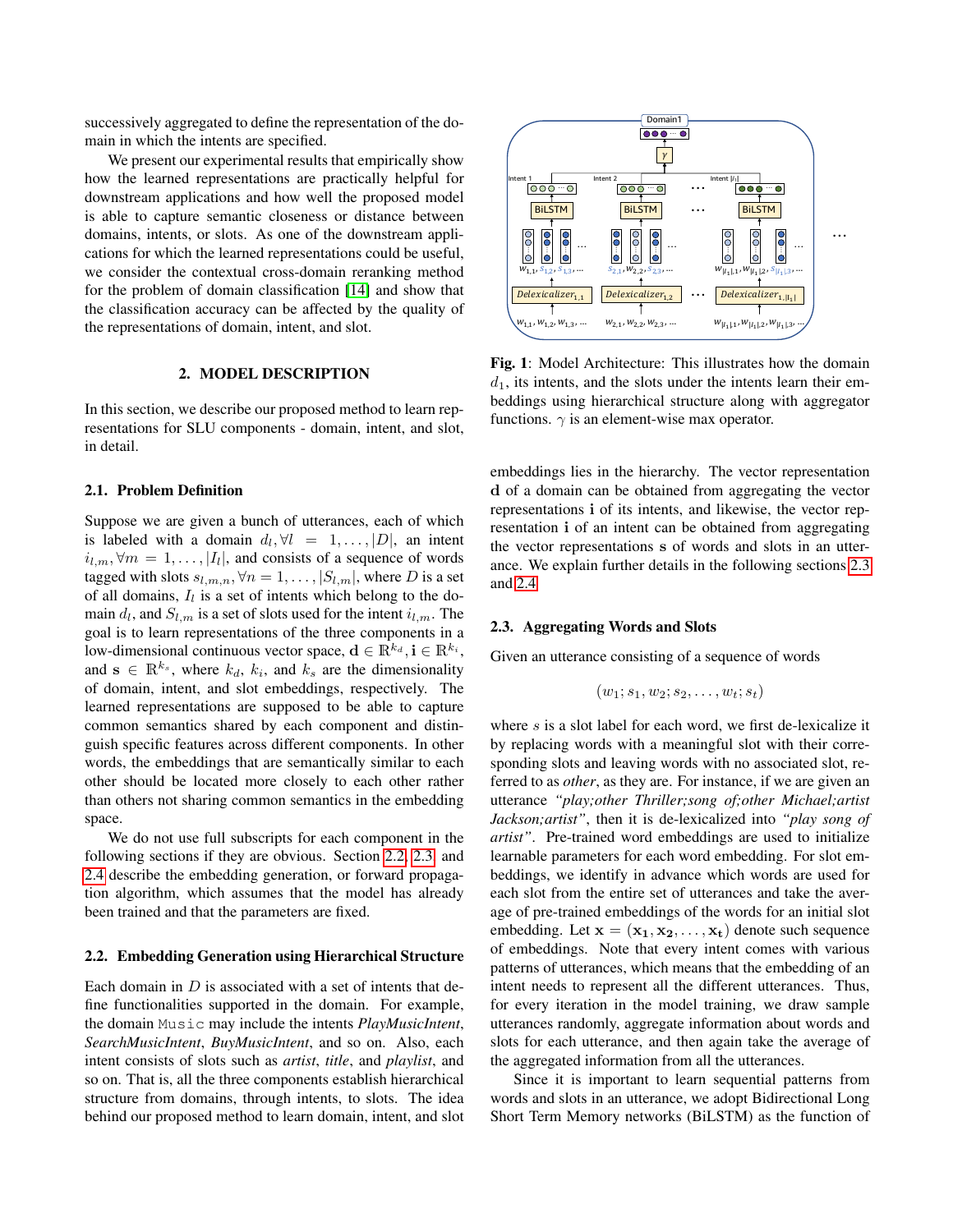aggregating information from words and slots. The aggregated information is propagated to an intent level to obtain intent embeddings through nonlinear transformation. That is,

$$
\mathbf{i} = \sigma(\mathbf{W}_\mathbf{i} \times \text{AVG}(\{\text{BiLSTM}(\mathbf{x}), \forall \mathbf{x} \in N(i)\})) \quad (1)
$$

where  $\sigma$  is a non-linear activation function,  $W_i$  is a matrix of weight parameters, AVG is an element-wise mean function over vectors, and  $N(i)$  is a set of randomly drawn sample utterances which belong to the intent  $i$ . For each of all intents, we learn intent embeddings through the operation above.

### <span id="page-2-0"></span>2.4. Aggregating Intents

Once we obtain intent embeddings by aggregating information from words and slots, then those learned intent embeddings are aggregated and propagated into the domain level. As an intent can be considered as a semantic group of corresponding words and slots, a domain can be semantically defined as a group of intents that are used as a user's specific request to a domain or a domain's functionality in SLU.

Assume, for a particular domain  $d$ , we already have the embeddings of d's intents,  $I_d = \mathbf{i}_1, \mathbf{i}_2, \dots, \mathbf{i}_m$  learned from their words and slots. In order to aggregate the information from the intents of the domain  $d$ , we can use different aggregator functions such as average and max pooling. Taking an average acts as summarizing the information of all intents, and max pooling has the effect of taking only the most representative information from the intent embeddings. If an average is used for aggregation, then generating the domain embedding can be formally written as follows,

$$
\mathbf{d} = \sigma(\mathbf{W}_{\mathbf{d}} \times \sum_{\mathbf{i} \in I_d} \frac{\mathbf{i}}{|I_d|})
$$
 (2)

and if the max pooling is employed as the aggregator function, then the domain embedding d is obtained as follows,

$$
\mathbf{d} = \sigma(\mathbf{W}_{\mathbf{d}} \times \gamma(\{(\mathbf{W}_{\mathbf{pool}} \times \mathbf{i} + \mathbf{b}), \forall \mathbf{i} \in I_d\})) \quad (3)
$$

where  $\gamma$  is an element-wise max operator. In principle, the function applied before the max pooling can be an arbitrarily deep multi-layer perceptron, but we focus on simple singlelayer architectures in this work. This approach is inspired by recent advancements in applying neural network architectures to learn over general point sets. Intuitively, the multi-layer perceptron can be thought of as a set of functions that compute features for each of the intent representations in the d's intent set. By applying the max-pooling operator to each of the computed features, the model effectively captures different aspects of the intent set.

## 2.5. Learning the Model Parameters

Starting from pre-trained word embeddings and slot embeddings initialized from the word embeddings, we successively obtain intent embeddings, and domain embeddings using aggregated information in the hierarchical structure. Then, each domain defined in SLU has its own vector representation, which can be used for the task of domain prediction. This task-specific supervised learning is expected to optimize the set of learnable parameters in the model. Given  $|D|$  different domains  $(d_1, d_2, \ldots, d_{|D|})$  and their corresponding embeddings  $(d_1, d_2, \ldots, d_{|D|})$  in SLU, a multi-layer perceptron network is used for each domain to perform domain predictions. For a set of sampled utterances belonging to the domain  $d_l$ , the prediction scores over different domains are,

$$
\mathbf{z} = \text{softmax}(\mathbf{V_2} \times \sigma(\mathbf{V_1} \times \mathbf{d}_l + \mathbf{b}_1) + \mathbf{b}_2)
$$
 (4)

then the prediction loss for the domain  $d_l$  is,

$$
\mathcal{L}_l = -\sum_{p=1}^{|D|} \mathbb{1}(d_l = p) \log(\mathbf{z}_p)
$$
 (5)

where 1 is an indicator function that returns 1 if the domain label is  $p$ , otherwise 0. Since we assume there are  $l$  different domains defined in SLU, we make *l* separate domain predictions and put all their losses into the same objective function, as follows,

$$
\argmin_{\Theta} \mathcal{L}_1 + \mathcal{L}_2 + \dots + \mathcal{L}_l \tag{6}
$$

where  $\Theta$  is a set of all the learnable weight parameters we have discussed so far.

### 3. EXPERIMENTS

#### 3.1. Datasets

We demonstrate the effectiveness of the learned embeddings on a suite of Alexa domains [\[26\]](#page-5-15), a large-scale real-world SLU system, through contextual cross-domain reranking task [\[14\]](#page-5-3). This dataset consists of 246,000 user utterances over 17 domains, 246 intents, and 3,409 slots.

#### <span id="page-2-1"></span>3.2. Baselines

To compare with our proposed method, we use three different baseline methods. Since there is no existing work that was proposed to perform exactly the same representation learning task, we have designed simple but effective methods, which are illustrated in Figure [2.](#page-3-0)

Baseline 1 Holding one lookup parameters for word embeddings and the other lookup parameters for domain/intent embeddings, a sequence of words are first replaced with a sequence of words/slots using de-lexicalizer and then encoded into a vector representation by BiLSTM. Then, we take the dot product between the utterance embedding u and the corresponding domain embedding d or intent embedding i which is initialized with random values at first. We optimize the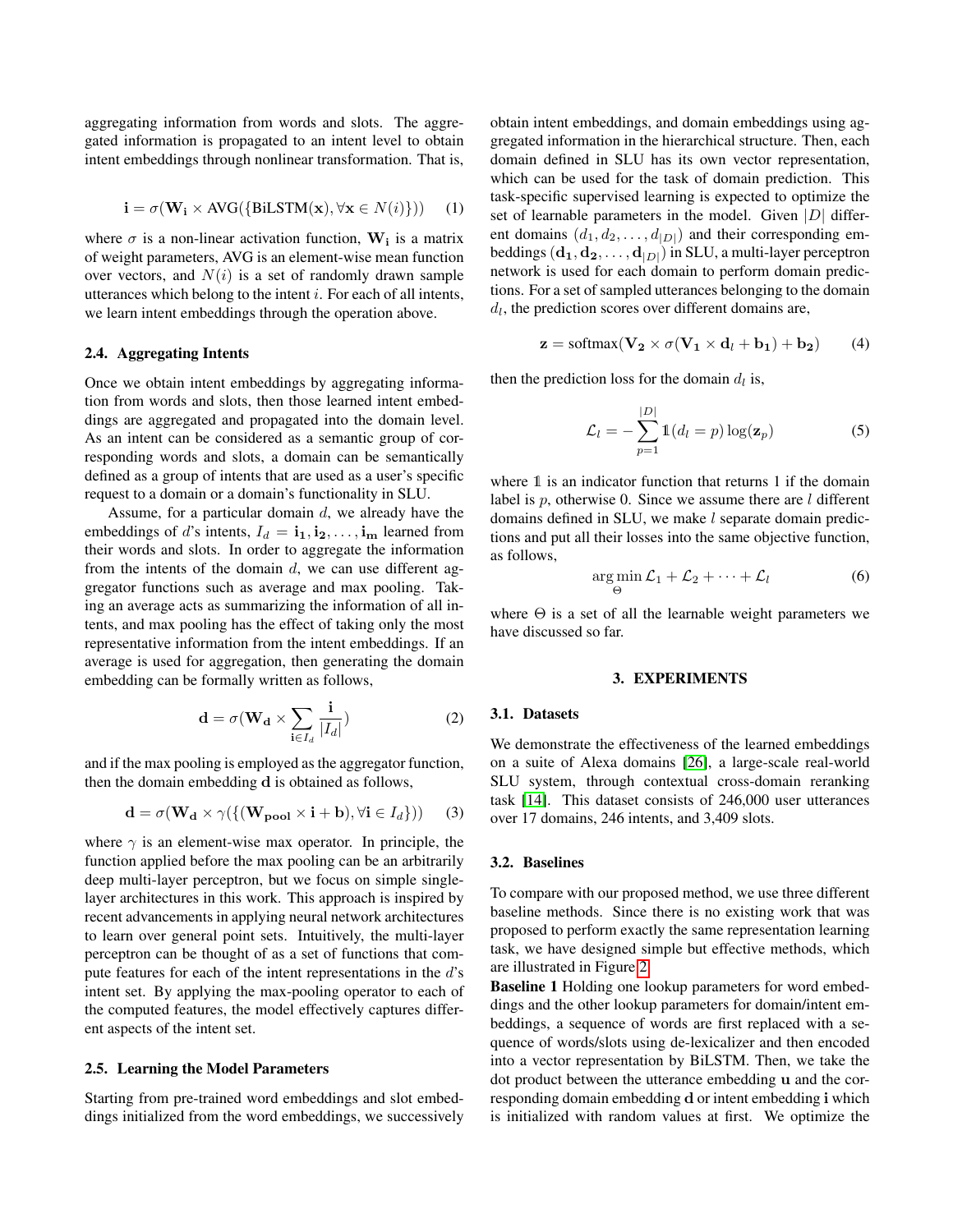<span id="page-3-0"></span>

Fig. 2: Three competing baseline methods for learning domain/intent/slot embeddings.

model using a binary log loss. Formally, for learning slot and domain embeddings,

<span id="page-3-1"></span>
$$
\mathcal{L}_d = -\log(\sigma(\mathbf{u}^\top \mathbf{d})) - Q \cdot \mathbb{E}_{d_n \sim P_n(d)} \log(\mathbf{u}^\top \mathbf{d}_n)
$$
 (7)

and for learning slot and intent embeddings,

<span id="page-3-2"></span>
$$
\mathcal{L}_i = -\log(\sigma(\mathbf{u}^\top \mathbf{i})) - Q \cdot \mathbb{E}_{i_n \sim P_n(i)} \log(\mathbf{u}^\top \mathbf{i}_n)
$$
 (8)

where  $\sigma$  is the sigmoid function, Q defines the number of negative samples, and  $P_n$  is a negative sampling distribution. Once mode training is done, the lookup tables represent slot and domain/intent embeddings.

Baseline 2 As done in Baseline 1, an input sequence of words is transformed into a sequence of words and slots and then is consumed by BiLSTM to produce its utterance embedding. We use the encoded vector directly to predict a domain/intent using a multi-layer perceptron network. Then, the weight matrix between the last hidden layer and the output layer contains the domain/intent representations as its column vectors. We extract those vectors after model training.

Baseline 3 The domain/intent/slot embeddings all are jointly learned together in this baseline. After obtaining an utterance embedding u from BiLSTM, we take two dot products: one is between u and d and the other is between u and i. The model's loss function is the sum of Equation [7](#page-3-1) and Equation [8,](#page-3-2)

$$
\mathcal{L}_{d+i} = \mathcal{L}_d + \mathcal{L}_i \tag{9}
$$

Note that both Baseline 1 and 2 produce different sets of slot embeddings depending on which component is used in the objective function, between domain and intent, whereas Baseline 3 learns all the three embeddings simultaneously based on joint loss. We found out that no matter which component between domain and intent is used in Baseline 1 and Baseline 2, the resulting slot embeddings do not make significant differences in terms of the performance on the downstream task, contextual cross-domain reranking. We report the experimental results obtained when using slot embeddings learned along with domain embeddings in case of Baseline 1 and 2.

### 3.3. Evaluation Tasks

We consider one downstream task to evaluate how well domain/intent/slot are represented in a low-dimensional vector space, using our proposed method. As mentioned earlier, the learned representations for domain/intent/slot can be greatly useful for a downstream application, the task of contextual cross-domain reranking [\[14\]](#page-5-3). In order to efficiently and successfully perform a large-scale domain classification where tens of thousands of domains are available, one may be required to first pick top candidates by utilizing only utterance text and then to rerank them based on richer contextual signals including estimated domain/intent/slot prediction scores, their embeddings, and other domain and/or user related meta data. Due to the sparsity in the domain/intent/slot embedding space, it is important to pre-train their embeddings in prior to performing the reranking task. We use the *Shortlister* model [\[18\]](#page-5-7) which is one of the state-of-the-art approaches to domain classification that has been recently proposed in order to first select the top candidates and then make final predictions using the *HypRank* model [\[14\]](#page-5-3) with randomly initialized or pre-trained domain, intent, and slot embeddings of the top candidates.

### 3.4. Impact on Contextual Cross-Domain Reranking

Table [1](#page-4-10) presents the domain classification accuracy of various approaches over different embedding dimensionalities. It is obvious that not only reranking with further contextual signals is helpful for improving the domain classification accuracy but also the domain/intent/slot embeddings can affect the model performance positively. If only *Shortlister* is used for domain classification, then the model achieves 83.2% accuracy. The contextual reranker, *HypRank*, can improve the accuracy to different extents depending on how the domain/intent/slot embeddings used by *HypRank* are initialized. If we just initialize the embeddings with random real values and optimize them through model training, the classification accuracy goes up to 0.896. On the other hand, pre-trained embeddings can make the model predictions more accurate rather than embeddings with random initial values. Especially, when the embeddings are learned by our pro-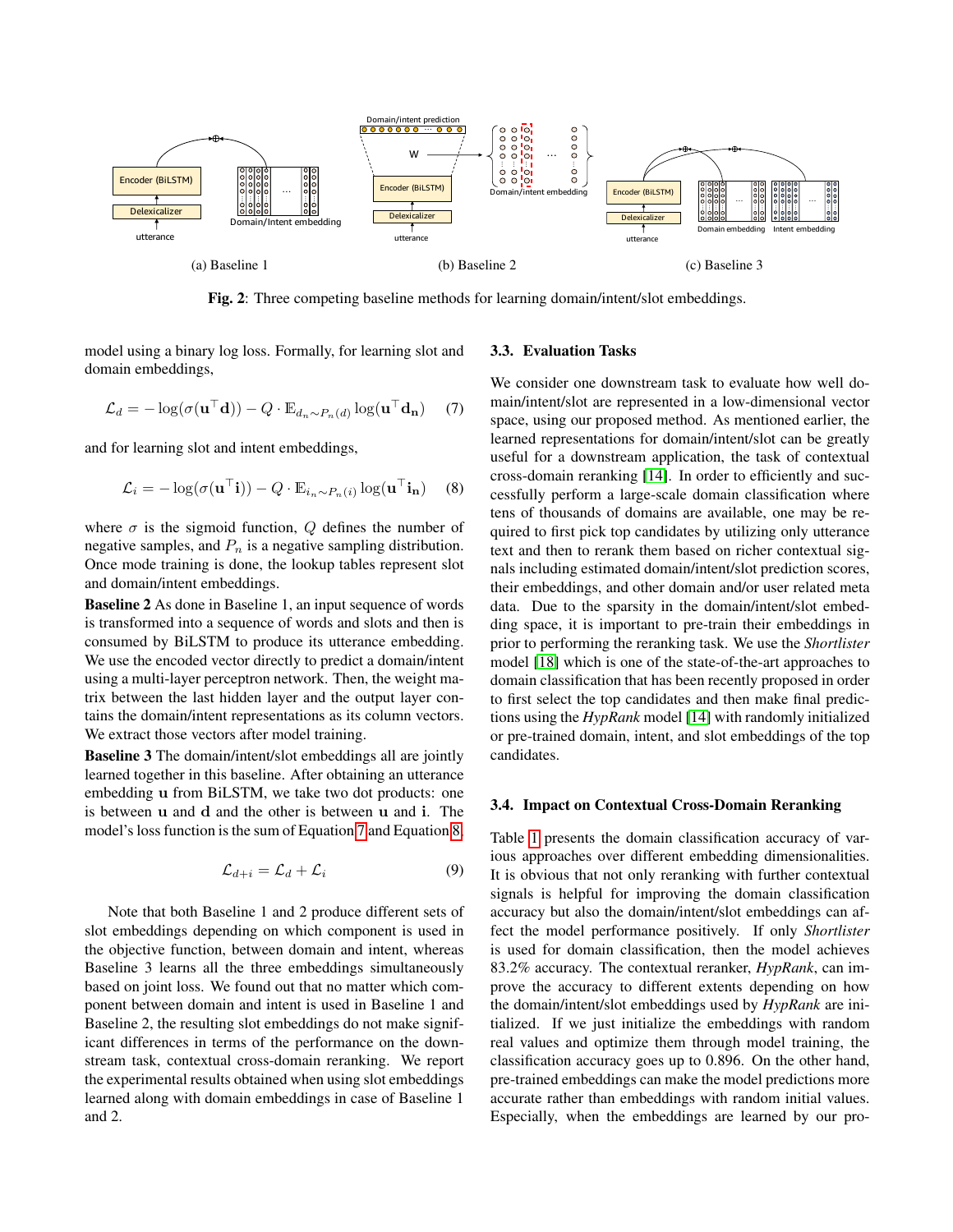<span id="page-4-10"></span>

| Model               | $d=50$ | $d = 100$ | $d = 200$ | $d = 300$ |
|---------------------|--------|-----------|-----------|-----------|
| SL.                 | 0.832  | 0.832     | 0.832     | 0.832     |
| $SL+HR$ rand        | 0.891  | 0.896     | 0.895     | 0.883     |
| $SI + HR$ baseline1 | 0.915  | 0.924     | 0.922     | 0.913     |
| $SL+HR$ baseline2   | 0.904  | 0.908     | 0.905     | 0.903     |
| SL+HR_baseline3     | 0.913  | 0.919     | 0.920     | 0.915     |
| SL+HR_hierarchy     | 0.928  | 0.938     | 0.933     | 0.924     |

Table 1: Domain classification accuracy over different embedding dimensionalities. SL represents *Shortlister* model without reranking, SL+HR\_rand is *Shortlister* followed by *HypRank* with randomly initialized embeddings, HR baseline1, HR baseline2, and HR baseline3 are the *HypRank* models using the embedding obtained from the three different baselines, and HR hierarchy is the *HypRank* using the embeddings learned by our proposed method based on max pooling.

posed model, the contextual reranker outperforms others with embeddings learned by baselines that are discussed in Section [3.2.](#page-2-1) The embeddings learned by the proposed method can increase the accuracy up to 0.938, while the embeddings learned by the baseline methods make *HypRank* achieve the accuracy in the range of 0.903  $\sim$  0.924. It proves that the hierarchical structure among domains, intents, and slots is critical to extract inherent relationships between them and leads to creating well represented embeddings. Additionally, all the different approaches tend to optimize the embeddings best when the dimensionality of the embedding space is 100, and increasing the dimensionality can make a negative effect on the reranking performance.

# 4. CONCLUSION

In this paper, we propose a novel representation learning method for domain, intent, and slot in Spoken Language Understanding system. It exploits hierarchical information that resides in between the three components. Domain embedding is obtained from aggregating intent embeddings, and intent embedding is defined by the aggregation of slot embeddings along with words appearing in an utterance, successively. The aggregated information provides deeper contextual semantics for the upper-level components, which results in richer representations. The experimental results demonstrate the effectiveness of our proposed method in the downstream task, contextual cross-domain reranking. The proposed method is also expected to be able to easily apply to performing the SLU tasks such as domain classification, intent determination, and slot filling, directly.

### 5. REFERENCES

- <span id="page-4-0"></span>[1] Ruhi Sarikaya, "The technology behind personal digital assistants: An overview of the system architecture and key components," *IEEE Signal Processing Magazine*, vol. 34, no. 1, pp. 67–81, 2017.
- <span id="page-4-1"></span>[2] Young-Bum Kim, Sungjin Lee, and Karl Stratos, "Onenet: Joint domain, intent, slot prediction for spoken language understanding," in *Automatic Speech Recognition and Understanding Workshop (ASRU), 2017 IEEE*. IEEE, 2017, pp. 547–553.
- <span id="page-4-2"></span>[3] Joo-Kyung Kim, Gokhan Tur, Asli Celikyilmaz, Bin Cao, and Ye-Yi Wang, "Intent detection using semantically enriched word embeddings," in *Spoken Language Technology Workshop (SLT), 2016 IEEE*. IEEE, 2016, pp. 414–419.
- <span id="page-4-3"></span>[4] Liyun Wen, Xiaojie Wang, Zhenjiang Dong, and Hong Chen, "Jointly modeling intent identification and slot filling with contextual and hierarchical information," in *National CCF Conference on Natural Language Processing and Chinese Computing*. Springer, 2017, pp. 3– 15.
- <span id="page-4-4"></span>[5] Puyang Xu and Ruhi Sarikaya, "Convolutional neural network based triangular crf for joint intent detection and slot filling," in *Automatic Speech Recognition and Understanding (ASRU), 2013 IEEE Workshop on*. IEEE, 2013, pp. 78–83.
- <span id="page-4-5"></span>[6] Grégoire Mesnil, Yann Dauphin, Kaisheng Yao, Yoshua Bengio, Li Deng, Dilek Hakkani-Tur, Xiaodong He, Larry Heck, Gokhan Tur, Dong Yu, et al., "Using recurrent neural networks for slot filling in spoken language understanding," *IEEE/ACM Transactions on Audio, Speech, and Language Processing*, vol. 23, no. 3, pp. 530–539, 2015.
- <span id="page-4-6"></span>[7] Bing Liu and Ian Lane, "Attention-based recurrent neural network models for joint intent detection and slot filling," in *INTERSPEECH*, 2016.
- <span id="page-4-7"></span>[8] Young-Bum Kim, Sungjin Lee, and Ruhi Sarikaya, "Speaker-sensitive dual memory networks for multiturn slot tagging," *IEEE Automatic Speech Recognition and Understanding Workshop*, 2017.
- <span id="page-4-8"></span>[9] Young-Bum Kim, Karl Stratos, and Ruhi Sarikaya, "Frustratingly easy neural domain adaptation," in *Proceedings of COLING 2016, the 26th International Conference on Computational Linguistics: Technical Papers*, 2016, pp. 387–396.
- <span id="page-4-9"></span>[10] Young-Bum Kim, Karl Stratos, and Dongchan Kim, "Adversarial adaptation of synthetic or stale data," in